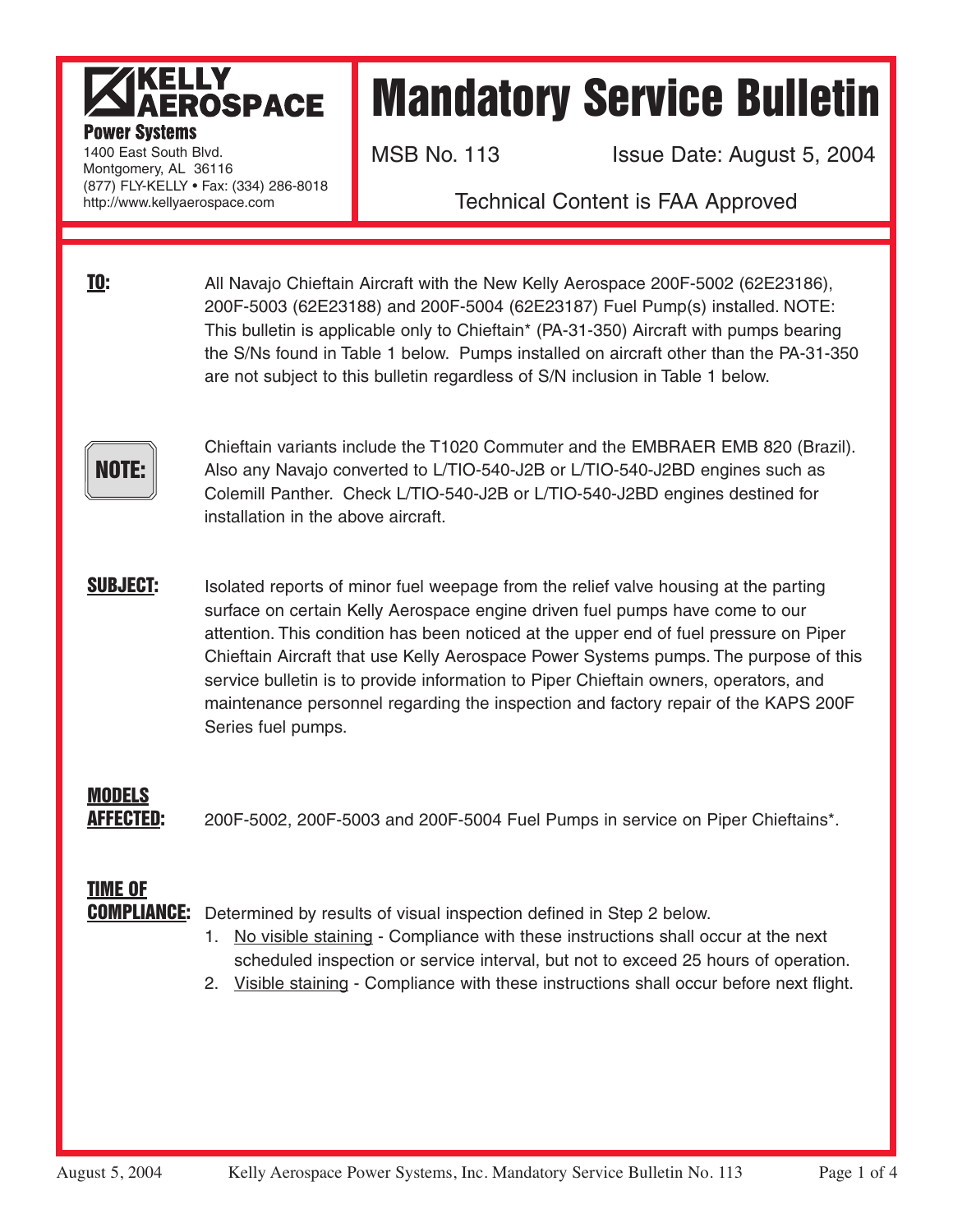| <b>TABLE 1</b>                                                                                                                                                                                                                                            |                                                                                                                                                                                                                                                |                                                                                                                                                                                                   |  |
|-----------------------------------------------------------------------------------------------------------------------------------------------------------------------------------------------------------------------------------------------------------|------------------------------------------------------------------------------------------------------------------------------------------------------------------------------------------------------------------------------------------------|---------------------------------------------------------------------------------------------------------------------------------------------------------------------------------------------------|--|
| 200F-5002 Series Pump                                                                                                                                                                                                                                     |                                                                                                                                                                                                                                                |                                                                                                                                                                                                   |  |
| (Lycoming Part Number 62E23186)                                                                                                                                                                                                                           |                                                                                                                                                                                                                                                |                                                                                                                                                                                                   |  |
| <b>Serial Numbers</b>                                                                                                                                                                                                                                     |                                                                                                                                                                                                                                                |                                                                                                                                                                                                   |  |
| <b>S/N Range</b>                                                                                                                                                                                                                                          | <b>S/N Range</b>                                                                                                                                                                                                                               | <b>S/N Range</b>                                                                                                                                                                                  |  |
| FFN002FP - FFN021FP<br>FIN006FP - FIN015FP<br>FIN041FP - FIN052FP<br>FJN001FP - FJN004FP<br>FJN011FP - FJN020FP<br>FLN001FP - FLN002FP<br>GAN001FP - GAN025FP<br>GBN001FP - GBN004FP<br>GBN008FP - GBN015FP<br>GCN001FP - GCN015FP<br>GDN002FP - GDN006FP | GDN006FP - GEN021FP<br>GFN007FP - GFN011FP<br>GFN017FP - GFN022FP<br>GGN001FP - GGN020FP<br>GHN001FP - GHN005FP<br>GJN003FP - GJN018FP<br>GKN001FP - GKN004FP<br>GLN001FP - GLN010FP<br>HAN001FP - HAN002FP<br>HAN005FP<br>HBN014FP - HBN033FP | HBN039FP - HBN043FP<br>HCN001FP<br>HCN006FP - HCN010FP<br>HDN010FP - HDN012FP<br>HDN023FP - HDN032FP<br>HDN048FP - HDN077FP<br>HEN003FP<br>HEN006FP<br>HFN003FP - HFN017FP<br>HFN020FP - HFN024FP |  |
| 200F-5003 Series Pump                                                                                                                                                                                                                                     |                                                                                                                                                                                                                                                |                                                                                                                                                                                                   |  |
|                                                                                                                                                                                                                                                           | (Lycoming Part Number 62E23188)                                                                                                                                                                                                                |                                                                                                                                                                                                   |  |
| <b>Serial Numbers</b>                                                                                                                                                                                                                                     |                                                                                                                                                                                                                                                |                                                                                                                                                                                                   |  |
| <b>S/N Range</b>                                                                                                                                                                                                                                          | <b>S/N Range</b>                                                                                                                                                                                                                               | <b>S/N Range</b>                                                                                                                                                                                  |  |
| FFN022FP - FFN031FP<br>FIN001FP - FIN005FP<br>FIN031FP - FIN040FP<br>FJN005FP - FJN009FP<br>FJN007FP<br>GFN001FP - GFN005FP<br>HAN003FP - HAN004FP                                                                                                        | HBN004FP - HBN008FP<br>HCN002FP - HCN005FP<br>HCN004FP<br>HDN002FP - HDN004FP<br>HEN002FP<br>HEN004FP<br>HEN005FP                                                                                                                              | HEN007FP<br>HFN001FP<br>HFN002FP<br>HFN018FP - HFN019FP<br>HGN057FP                                                                                                                               |  |
|                                                                                                                                                                                                                                                           | 200F-5004 Series Pump                                                                                                                                                                                                                          |                                                                                                                                                                                                   |  |
| (Lycoming Part Number 62E23187)                                                                                                                                                                                                                           |                                                                                                                                                                                                                                                |                                                                                                                                                                                                   |  |
| <b>Serial Numbers</b>                                                                                                                                                                                                                                     |                                                                                                                                                                                                                                                |                                                                                                                                                                                                   |  |
| <b>S/N Range</b>                                                                                                                                                                                                                                          | <b>S/N Range</b>                                                                                                                                                                                                                               | <b>S/N Range</b>                                                                                                                                                                                  |  |
| FFN032FP - FFN035FP<br>FHN001FP - FHN003FP<br>FIN014FP - FIN030FP<br>FJN010FP<br>FJN021FP - FJN030FP<br>GBN016FP - GBN018FP                                                                                                                               | GCN016FP<br>GFN006FP<br>GGN021FP - GGN030FP<br>GJN019FP - GJN026FP<br>GKN005FP - GKN008FP<br>GLN011FP - GLN015FP                                                                                                                               | HBN034FP - HBN038FP<br>HBN044FP - HBN050FP<br>HDN005FP - HDN009FP<br>HDN013FP - HDN022FP<br>HDN033FP - HDN047FP<br>HDN078FP - HDN080FP                                                            |  |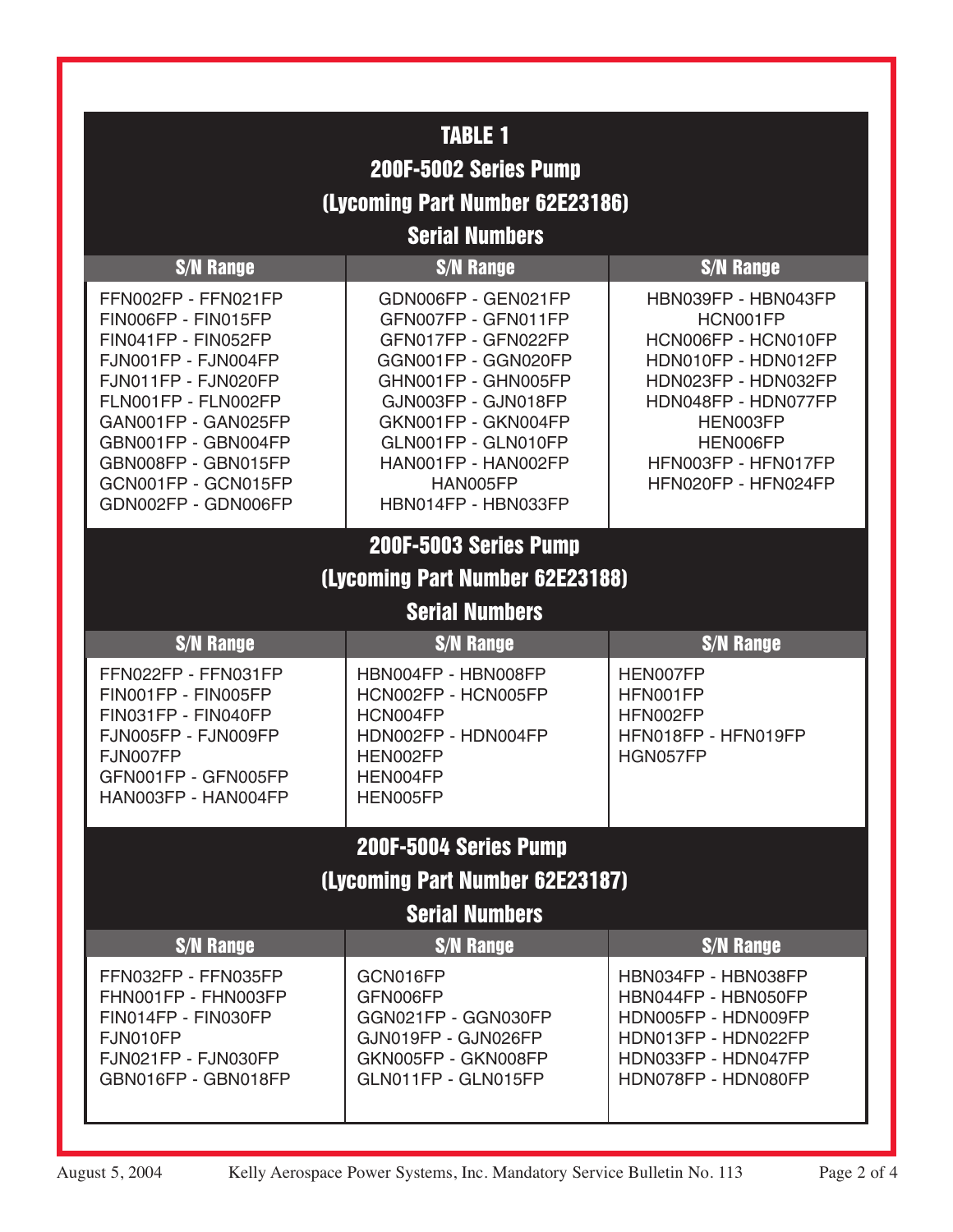#### INTRODUCTION:

In response to recent comments of a slight fuel weepage on 200F-5002, 200F-5003, and 200F-5004 fuel pumps installed in Piper Chieftains, Kelly Aerospace, Inc. recommends an immediate visual inspection of all -5002, -5003, and -5004 pumps installed in subject Aircraft.

#### PROCEDURE:

- 1. Access the engine driven fuel pumps in accordance with the approved aircraft maintenance instructions. If either of the fuel pump S/Ns match one of the S/Ns found in Table 1 continue with this procedure. If not, make an appropriate log book entry and return the aircraft to service.
- 2. Visually inspect each fuel pump body for signs of fuel stains, giving careful attention to the relief valve cover parting surface (see Figure 1). Fuel weepage may appear as a greenish blue stain or darkened residue. Utilize supplemental lighting if needed to facilitate visual inspection. Visual inspection should include airframe areas around and beneath the fuel pump mounting locations.
- 3. If signs of fuel weepage are found complete the following steps:
	- a. Immediately remove fuel pump(s) from aircraft in accordance with the approved aircraft maintenance instructions.
	- b. Contact Kelly Aerospace, Fuel System Service Department. Please use contact information below.
- 4. If no signs of fuel weepage are found around the parting surface of the fuel pump(s), the pump(s) may remain in service for an additional 25 hours or until the next scheduled Service Interval, at which time they must be removed and returned to the factory for repair.